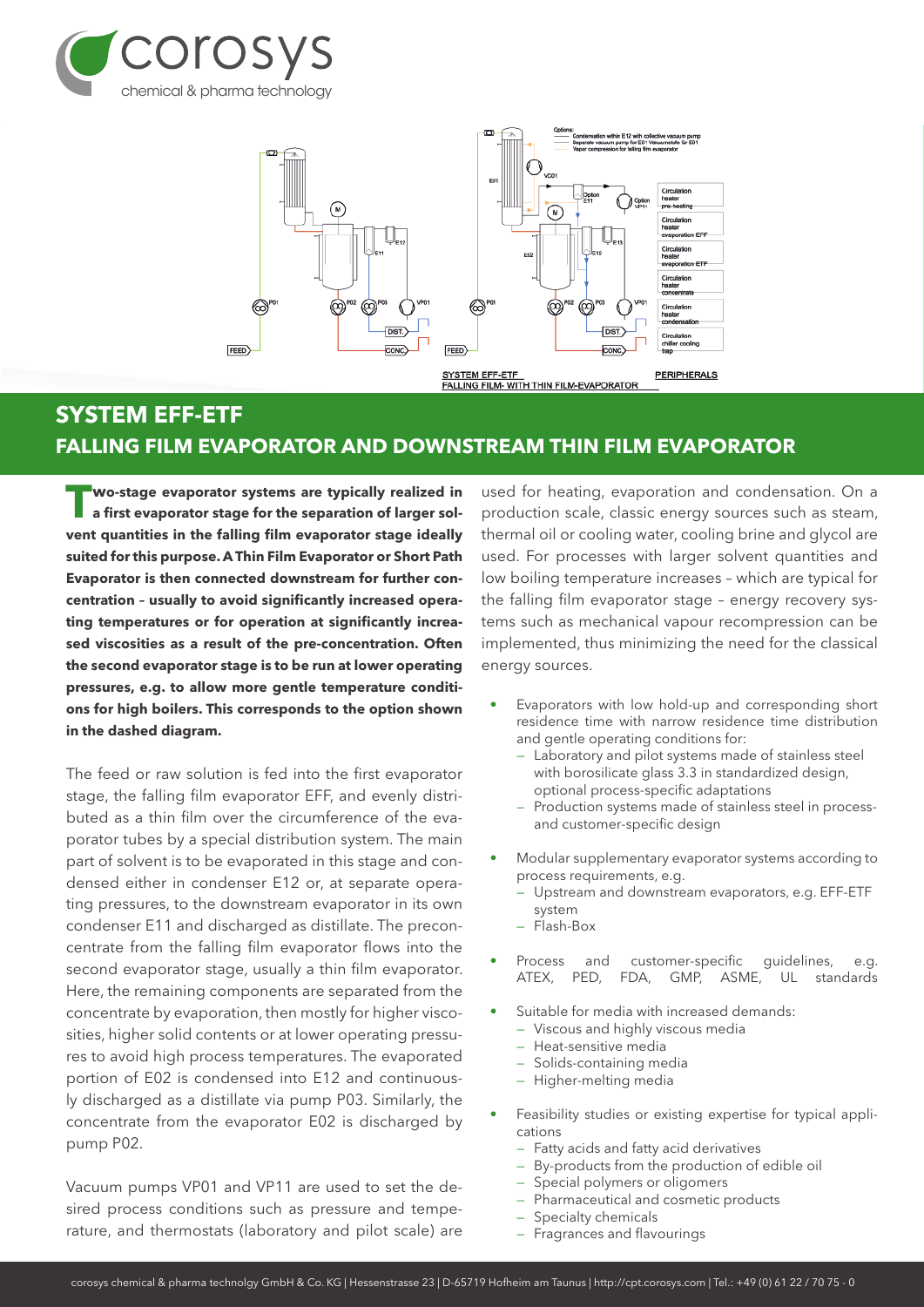

## **SYSTEM EFF-ETF LABORORATORY / PILOT EVAPORATOR SYSTEMS AND PRELIMINARY TESTS**

Besides the composition of distillate and/or residue or concentrate, product properties such as smell and colour are also relevant for many applications. Likewise, possible effects that may occur during evaporation, such as foaming or fouling on the heat transfer surface, must be taken into account. The latter cannot be determined or estimated theoretically, but require the possibility of a visual evaluation of the evaporation process. This can best be implemented in laboratory and pilot plants from COROSYS, which can be individually assembled according to a modular system.

Once the basic feasibility has been established, the process parameters for the design of a production plant shall be verified, i.e. heat transfer and maximum area-related evaporation rates or applicatory number of stages as well as the achievable yields and qualities shall be determined. For this purpose, COROSYS has a standardized series of pilot plants made of stainless steel (optionally also special materials) in various sizes and designs to choose from.

offers in-house services ranging from literature research, thermodynamic simulations and laboratory tests to piloting of single systems or combinations of falling film (EFF), thin film (ETF) and short path evaporators (ESF), if necessary also in combination with rectification (ERF).

The main objectives and

possibilities of preliminary studies/test distillations as well as laboratory and pilot plants are again briefly and clearly summarized in the following table:

For new evaporation or distillation tasks, COROSYS

| <b>PRE-STUDIES / TEST DISTILLATIONS</b>                                                                                | <b>LABORATORY SYSTEMS</b>                                                                         | <b>PILOT SYSTEMS</b>                                                                                     |
|------------------------------------------------------------------------------------------------------------------------|---------------------------------------------------------------------------------------------------|----------------------------------------------------------------------------------------------------------|
| Literature/Patent research, determination of<br>substance data, themodynamic modelling of<br>evaporation/rectification | Feasibility check                                                                                 | Detailed process data determination<br>based on feasibility study and preselec-<br>ted evaporator system |
| Stainless steel with borosilicate glass 3.3                                                                            | Stainless steel with borosilicate glass 3.3,<br>optionally other materials                        | Stainless steel,<br>optionally other materials                                                           |
| Tests to determine feasibility / selectivity                                                                           | Laboratory tests mostly with a pre-selec-<br>ted film evaporator system                           | Engineering of the production plant<br>with dimensioning of apparatuses and<br>media                     |
| Comparison of the different film evaporator sys-<br>tems and subsequent pre-selection                                  | Determination of the straightening pro-<br>cess parameters and achievable yields<br>and qualities | Detailed determination of process<br>parameters and achievable yields and<br>qualities                   |
| Visual evaluation of system behaviour (colour,<br>smell, foam, solids, deposits, )                                     | Consideration and visual evaluation of<br>the system behaviour (colour, odour,<br>foam, solids, ) | Consideration of the system behaviour<br>(colour, odour, foam, solids, deposits,<br>$\ldots$             |
| Coordination of the analytics                                                                                          | Sample quantities or very small produc-<br>tion quantities                                        | Larger sample quantities or small pro-<br>duction quantities                                             |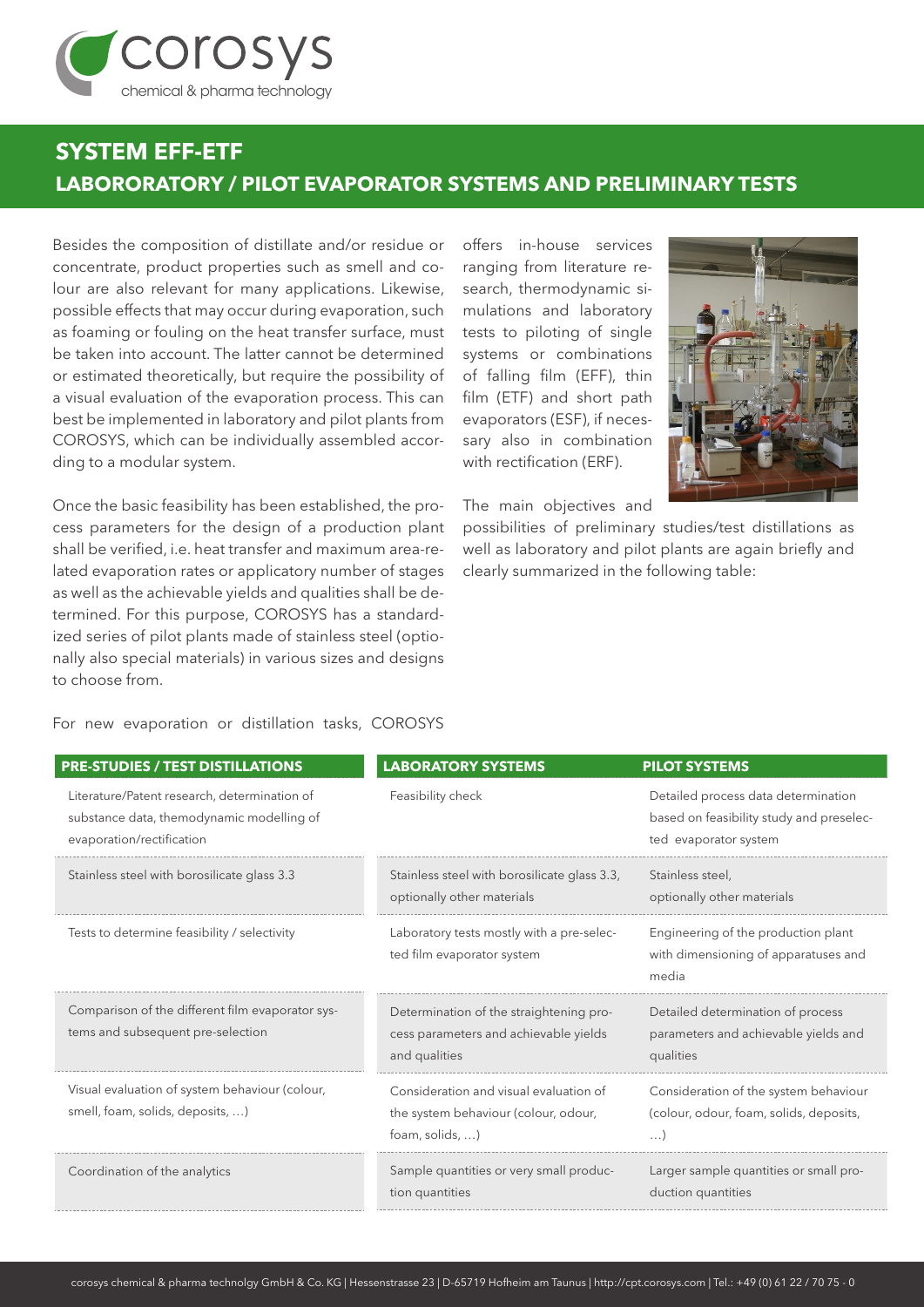

## **SYSTEM EFF-ETF STANDARD SYSTEMS AND OPTIONS**

In addition, there are numerous available options listed below. The options do not represent a complete characterization, but are intended to show the possibilities for the customer and to support the efficient development of a concept for feasibility, as far as the characterization is not done by the questionnaire for evaporation processes.

| <b>AREA</b>       |                                 | <b>OPTION</b>                                                                                                                                                                                                     | <b>AREA</b>                              | <b>OPTION</b>                             |                                                                                                                                                                                                     |
|-------------------|---------------------------------|-------------------------------------------------------------------------------------------------------------------------------------------------------------------------------------------------------------------|------------------------------------------|-------------------------------------------|-----------------------------------------------------------------------------------------------------------------------------------------------------------------------------------------------------|
| <b>Directives</b> | □<br>□<br>□                     | Permitted operating conditions (product) /<br>barg & / °C<br>ATEX-Directive 2014/34EU, EX-Zone / (inside/<br>outside), II , T<br>FDA-Directive                                                                    | Discharge<br>concentrate &<br>distillate | □<br>□<br>$\Box$<br>$\Box$                | A1 - Discharge in distilling receiver acc. to Bredt-type<br>collector (triple)<br>A2 - Discharge in glass bulb<br>A3 - Discharge in measuring vessel<br>A4 - Discharge via pump                     |
| Material          | □<br>$\Box$<br>$\Box$<br>$\Box$ | G - Stainless steel (1.4571/1.4404) / Borosilicate<br>glass 3.3<br>S - Stainless steel (1.4571/1.4404)<br>X - Alternative material                                                                                | Temperature<br>control1)                 | $\Box$<br>$\Box$<br>□<br>$\Box$<br>$\Box$ | T1Y - Feed Y = T, S, E °C<br>T2Y - Evaporator Y = T, S °C<br>T3Y - Condensator $Y = C$ , CW <sup>o</sup> C<br>T4Y- Cold trap $Y = CW$ , E <sup>o</sup> C<br>T5Y - Discharge distillate Y = C, CW °C |
| Feed              | □<br>□<br>□<br>$\Box$           | F1 - Dropping funnel<br>F <sub>2</sub> - Pump<br>F3 - Feed vessel for pump operation                                                                                                                              | Other                                    | $\Box$<br>$\Box$<br>□                     | T6Y - Discharge concentrate Y = C, CW °C<br>. <sup>o</sup> C.<br>S1 - Stainless steel frame, wheeled, with drip tray, L,                                                                            |
| Evaporator        | o<br>□<br>□<br>□<br>□           | E1R - Single-pass evaporator<br>E1P - Wiper and distributor system, type profile<br>E2L - Shaft sealing ring<br>E2M - Magnetic coupling<br>E2X - Other shaft sealing system:                                      |                                          | □<br>□<br>□                               | P without protective cladding<br>S2 - Manual operation, local display of temperature<br>& pressure, L, P, Emergency stop                                                                            |
| Vacuum<br>system  | □<br>□<br>□                     | V1 - Rotary vane pump, ca. 0,1 - 10 mbara<br>V2 - Membrane vacuum pump, ca. 10 - 1.000 mbara<br>VX - Combination of other vacuum pumps - desired<br>volume:  Nm <sup>3</sup> /h and operation pressure :<br>mbara |                                          |                                           |                                                                                                                                                                                                     |
| Cold trap         | $\Box$<br>□<br>□                | C1 - Cold trap, Boro 3.3, for dry ice or liquid nitrogen<br>C2 - Cold trap, SS, for dry ice or liquid nitrogen<br>C3 - Cold trap, SS/Boro 3.3, electric                                                           |                                          |                                           |                                                                                                                                                                                                     |

1) T = Thermostat S= Steam E=Electrical C= Cooling Media CW=Cooling Water